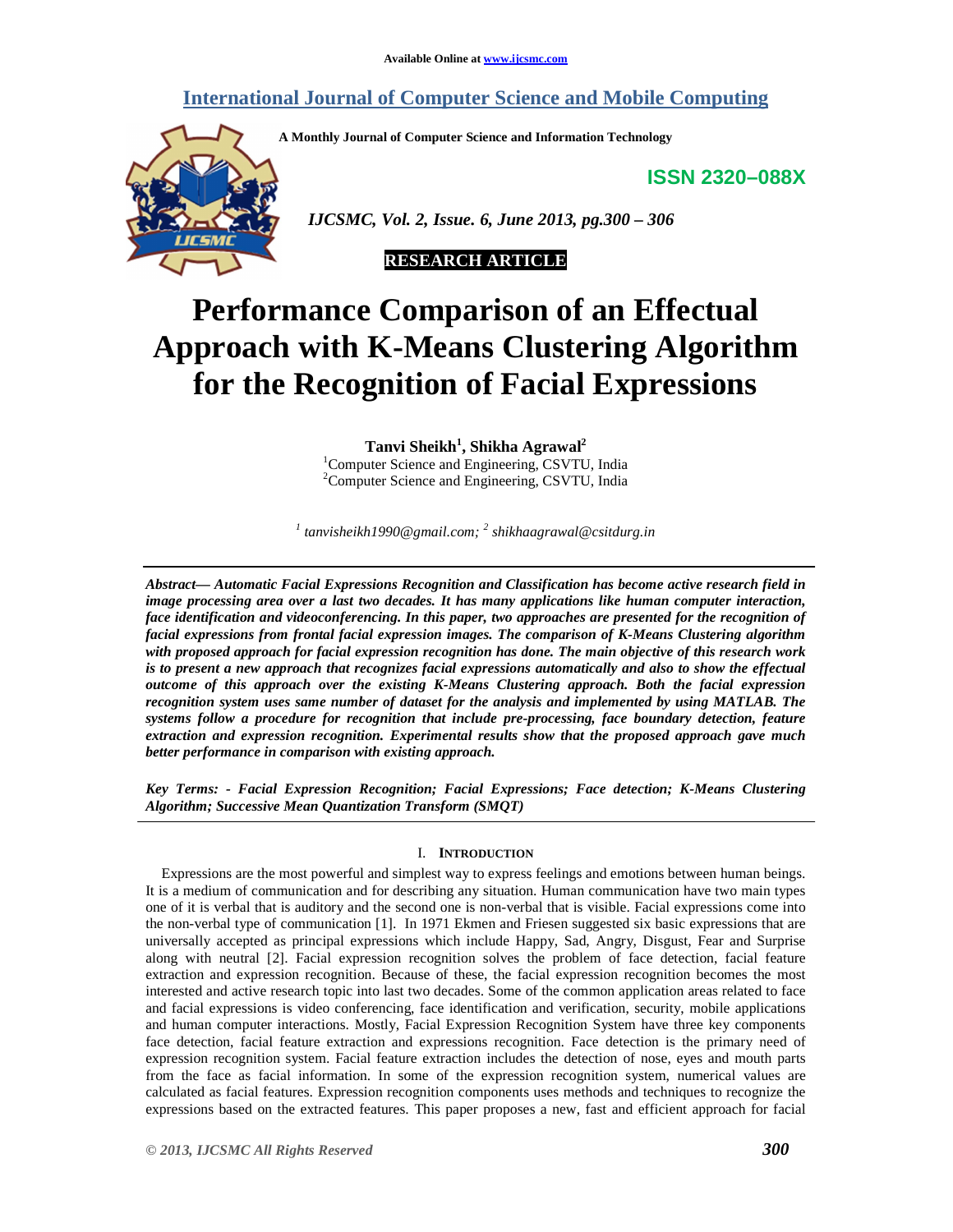expressions recognition that recognizes three principal expressions Happy, Sad and Neutral. The recognition system follows a procedure that includes pre-processing, face detection, feature extraction and expression recognition to recognize and classify the expressions.

#### II. **METHODOLOGY**

#### *A. Existing System*

In existing system, K-Means Clustering Algorithm is used for the recognition of facial expressions from frontal facial expression images [7]. In this system, the procedure of expression recognition comprises preprocessing, face boundary detection, feature extraction and expression recognition. Pre-processing is performed to enhance the image for further processing and then face boundary detection is performed. In feature extraction, two features are extracted: first one is height to width ratio of mouth image that is cropped as an interested region for feature extraction purpose and second pixel density is calculated. Based on these features K-Means algorithm recognizes and classify the expressions into three clusters of specified expressions that are Happy, Sad and Neutral. The performance of this system shows good result but it has some false recognition.

#### *B. Proposed System*

The Proposed Facial Expression Recognition System divides the task of expression recognition into three major parts; pre-processing, facial feature extraction and expressions classification. The step by step process for facial expression recognition is shown in Fig. 1. Pre-processing part includes four functions auto color, auto brightness, auto contrast and noise reduction. In facial feature extraction step face detection, segmentation by edge detection and feature extraction are performed. At last, based on the extracted features and proposed approach the expressions will be classify into one of the happy, sad and neutral expressions.

- *1) Pre-Processing:* Pre-processing is the most important and the required step of the image processing. It is performed to get uniform and noise free image for further processing. This step includes the following functions:
- Auto Brightness**-** Auto brightness function adjust the brightness of the image.
- Auto Contrast**-** Auto contrast function automatically calculates the favorable contrast for the image will increase the brightness of the image.
- Auto ColorAuto color function adjust the color of the image.
- Noise Reduction**-** Noise reduction will eliminate the unnecessary noise from the image.



Fig. 1 Flow process of proposed Facial Expression Recognition System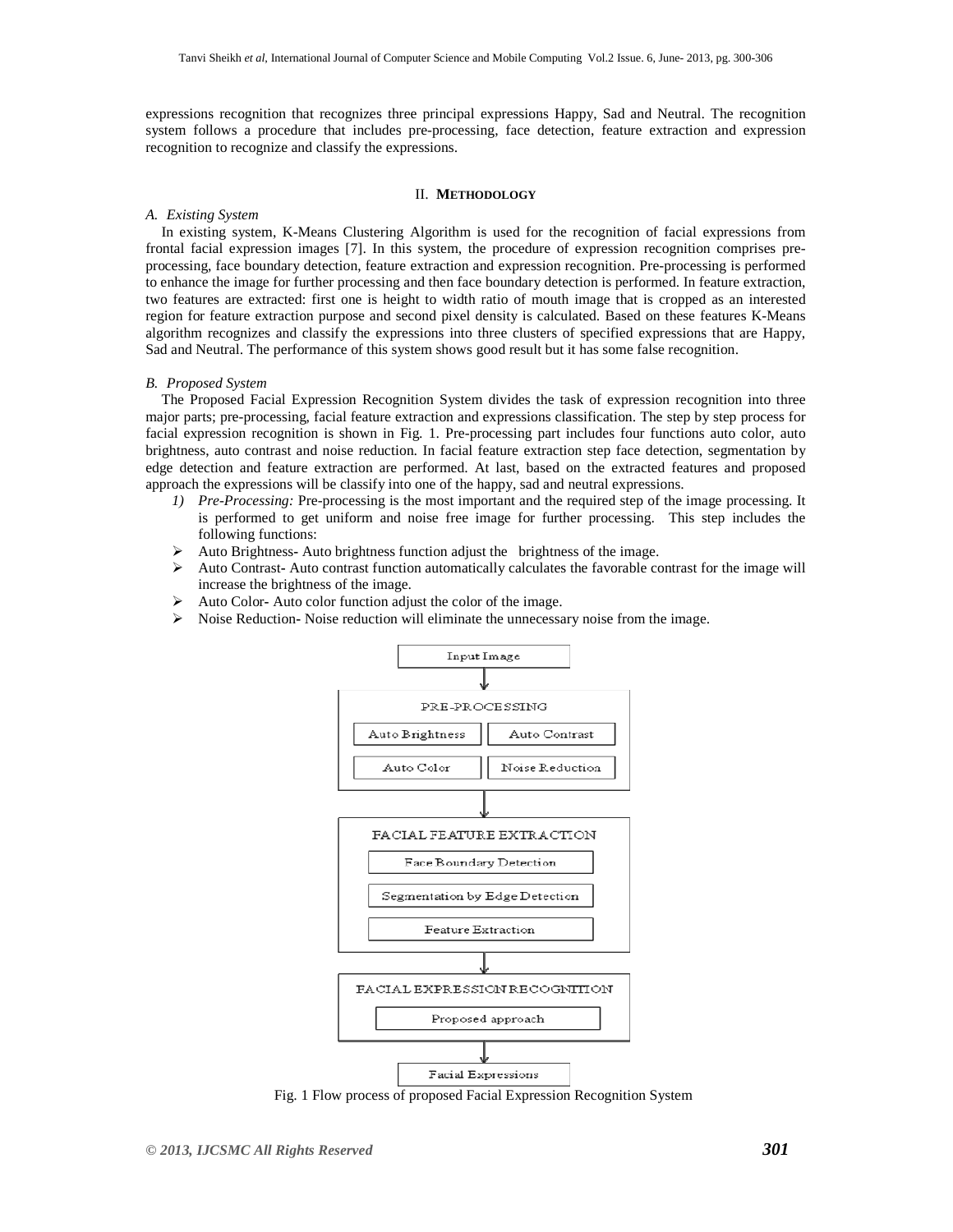- *2) Facial Feature Extraction:* Facial feature extraction is the second foremost part of the facial expression recognition system. This comprises three phases: face boundary detection, segmentation by edge detection and feature extraction. Face boundary detection phase is performed to identify the face in the image that contains eyes, nose and mouth. After that, segmentation is performed to identify the region of interest. In this research work mouth is taken as region of interest for the processing. Finally the features of mouth region are extracted.
- $\triangleright$  Face Boundary Detection: Face boundary detection phase is also a very important step for the facial expression recognition. In this phase, the face boundary is detected and for that Successive Mean Quantization Transform (SMQT) features is used [3]. The Successive Mean Quantization Technique performs an automatic structural breakdown of information. This information will be applied on local areas in an image to take out illumination insensitive features [4].
- $\triangleright$  Segmentation by Edge Detection: Segmentation of image means partitioning the image into multiple parts. In this system, segmentation is used to detect the interested regions such as eyes and mouth from images and for that edge detection method is used. After edge detection the region of interest is then cropped for feature extraction, so here mouth part is cropped. Six edge detection methods are tested, named as: Roberts, Sobel, Prewitt, Laplacian of Gaussian, Zero-Cross and Canny [5]. Canny method is chosen because it gives best results for edge detection.
- $\triangleright$  Feature Extraction: In this phase, the features for cropped mouth images are extracted and stored for the classification. Now for feature extraction range of the expressions are defined by using the height of mouth images. As it is known that, range has two values minimum and maximum. So in this phase of the system, those two values are calculated for the expression recognition.

To define the range, mouth image is divided horizontally into three equal. As shown in Fig. 2, the happy expression range falls into the upper two parts, neutral expression range falls in the middle part and while sad expression range falls in the lower two parts.



Fig. 2 Range for Happy, Sad and Neutral Expressions for the mouth image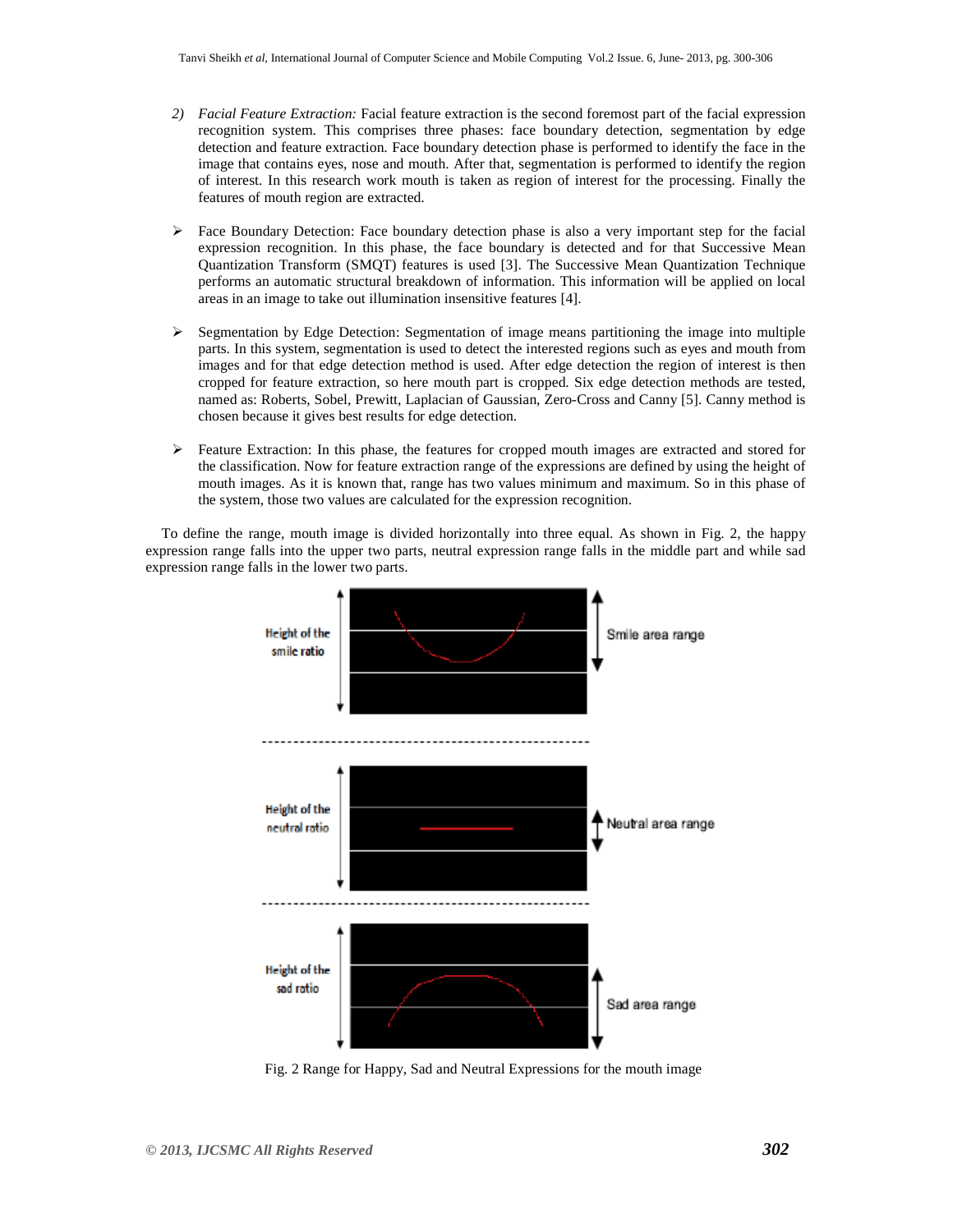Now, the concept used for calculation of minimum and maximum values for the expressions is, firstly find the height of all mouth images then find the two intermediate values between 0 to height value and these values are used to define the minimum and maximum value for a particular expression.



Fig. 3 Range of expressions for the height value 36

For example, as shown in fig.3, for the height 36 the range of happy expression is from C to D so the minimum value is equal to 0 and maximum is 24. While for neutral expression, minimum value is 12 and maximum is 24. On the other hand, for sad expression minimum is 12 and maximum is 36. Similarly for all the height values, minimum and maximum values are calculated for each expression. Table I shows the sample data for the expressions that include height of the mouth image, minimum value and maximum value.

TABLE I SAMPLE DATA OF HAPPY, SAD AND NEUTRAL EXPRESSIONS WITH HEIGHT, MINIMUM AND MAXIMUM VALUES.

| <b>HAPPY</b>   |               |
|----------------|---------------|
| Minimum Value  | Maximum Value |
| 0.00           | 17.3333       |
| 0.00           | 20            |
| 0.00           | 23.3333       |
| 0.00           | 20.6667       |
| <b>NEUTRAL</b> |               |
| Minimum Value  | Maximum Value |
| 9.3333         | 18.6667       |
| 10             | 20            |
| 11             | 22            |
| 8.3333         | 16.6667       |
| <b>SAD</b>     |               |
| Minimum Value  | Maximum Value |
| 8.6667         | 26            |
| 10.6667        | 32            |
| 12             | 36            |
| 10             | 30            |
|                |               |

*3) Facial Expression Recognition:* Facial expression recognition is the final step of the expression recognition system. This module uses the calculated minimum and maximum values and put into some conditions to recognize the expressions. The condition for each expression is different and it is based on its range with minimum and maximum values.

To define the condition for expression classification, first need is finding largest mouth image height value among all heights. Once it is found, then get the minimum and maximum values of it and state the conditions. In the calculated dataset, the largest height value is 36. In Fig. 3 the range of expressions for the height 36 is shown.

The condition for Neutral expression RANGE=  $(A, B)$ ; Where A is min value and B is max value Condition: min<=12 and max<=24 Now condition for Happy expression  $RANGE = (C, D)$ ; Where C is min value and D is max value Condition: min=0.00 and max<=24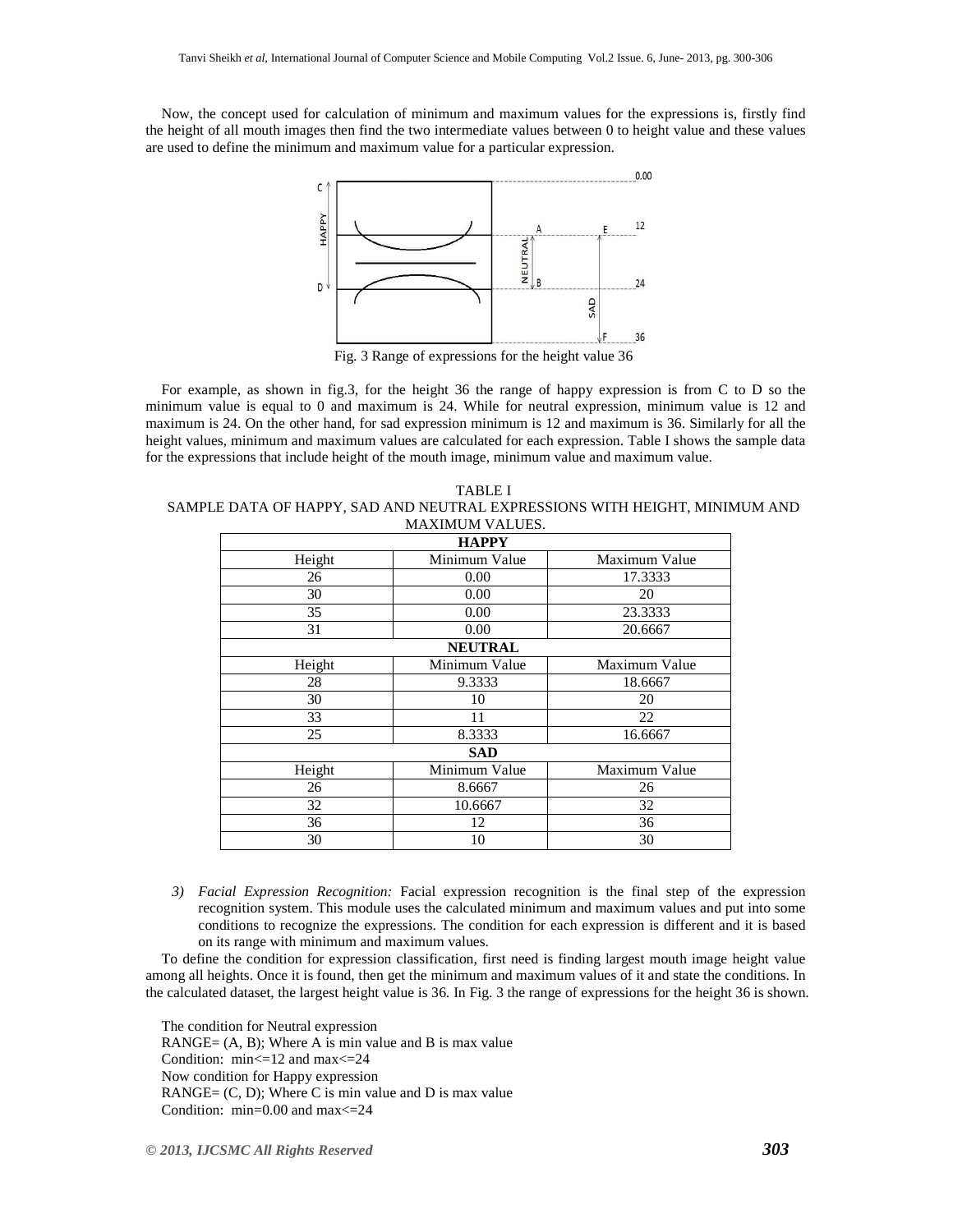And then condition for Sad expression RANGE=  $(E, F)$ ; Where E is min value and F is max value Condition: min<=12 and max<=36

So based on these conditions and the values that are calculated in the feature extraction step, expressions are recognized.

#### III. **EXPERIMENTAL RESULT**

In this paper two approaches are presented that recognizes three principal expressions that are Happy, Sad and Neutral. The procedure of expression recognition is same in presented system but the performance result shows that proposed approach gave excellent result in comparison of K-Means Clustering approach. Table II shows the recognition rates of both systems.

| <b>EXPRESSIONS</b>     | Total  |      | Recognition rate |
|------------------------|--------|------|------------------|
|                        | Images | True | False            |
| <b>EXISTING SYSTEM</b> |        |      |                  |
| Happy                  | 70     | 53   | 17               |
| Sad                    | 60     | 43   | 17               |
| Neutral                | 70     | 57   | 13               |
| $Total =$              | 200    | 153  | 47               |
| PROPOSED SYSTEM        |        |      |                  |
| Happy                  | 70     | 70   |                  |
| Sad                    | 60     | 60   |                  |
| Neutral                | 70     | 70   |                  |
| $Total =$              | 200    | 200  |                  |

TABLE II RECOGNITION RATES OF EXPRESSIONS FOR EXISTING AND PROPOSED SYSTEM

Existing approach uses K-Means clustering algorithm for expression recognition and after execution gave three clusters of expressions happy, sad and neutral. In this system, two features are used: height to width ratio and pixel density. The database used for the recognition is of 200 real images of frontal facial expressions. Implementation is done by using MATLAB and after execution the obtained success rate was 76.5%. The system performance shows some false recognition of expressions.



Fig. 4 Success rate of the proposed approach and existing approach

In proposed Automatic Facial Expression Recognition System three principal expressions are recognized and classified as one of the expressions happy, sad and neutral. The approach used to recognize the expressions is fast and efficient. A database of 200 images is collected. Images are taken from the Karolinska Directed Emotional Faces (KDEF) Database [6]. The whole system is implemented using MATLAB and gives the 100% performance of the recognition. Fig. 4 shows the success rate of the system. The proposed system interface is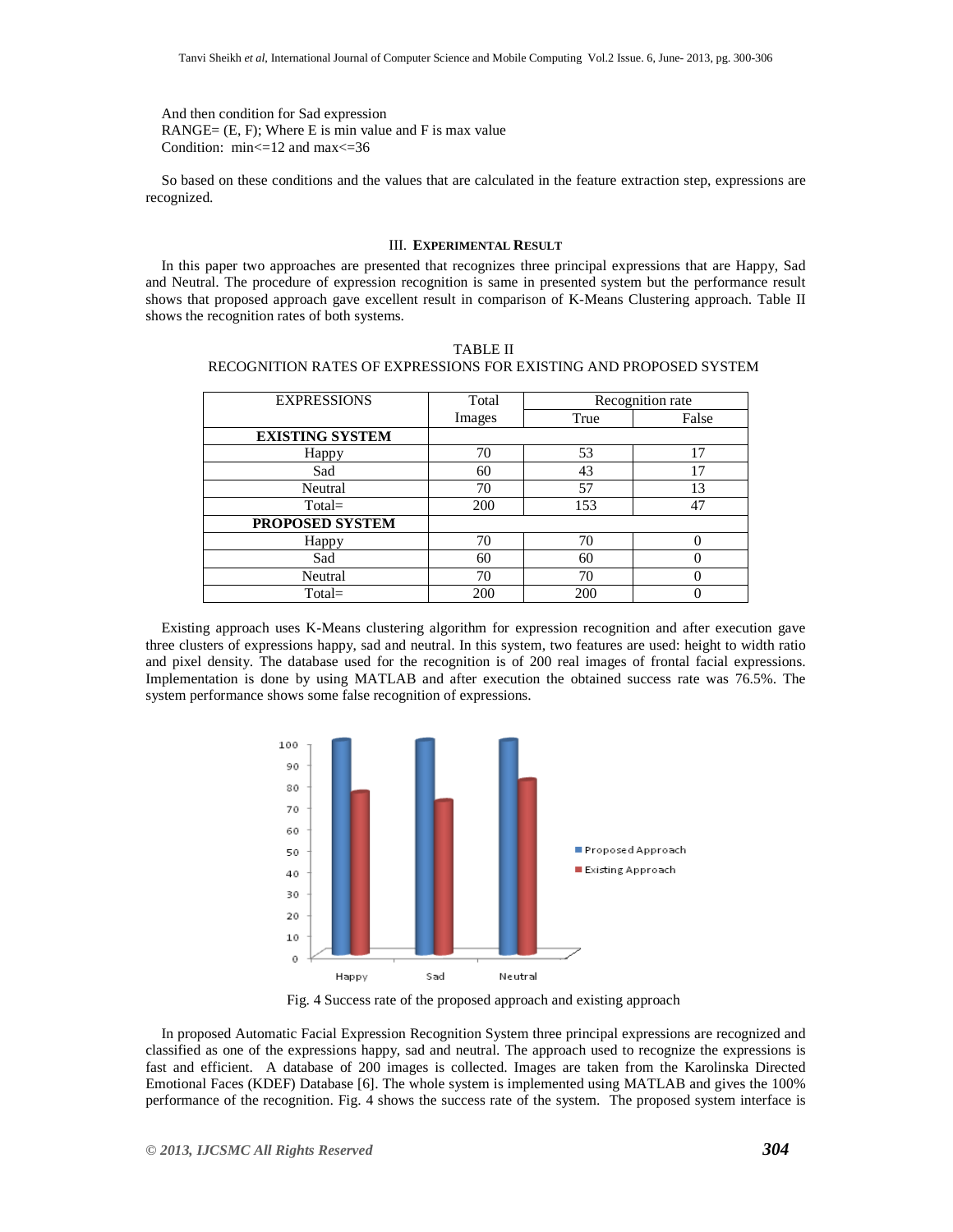shown in Fig. 5, which consists functions, performed during the facial expression recognition. The success rates of both systems are shown in Fig. 4 and Table III shows performance comparison of existing system and proposed system based on different characteristics.

#### TABLE III PERFORMANCE COMPARISON OF EXISTING SYSTEM AND PROPOSED SYSTEM BASED ON DIFFERENT CHARACTERISTICS

| <b>Characteristics</b>   | <b>Recognition System</b> |                                 |
|--------------------------|---------------------------|---------------------------------|
|                          | <b>Existing System</b>    | Proposed System                 |
| Method                   | K-Means Clustering        | Proposed conditional based      |
|                          | Algorithm                 | approach                        |
| <b>Dataset</b>           | 200                       | 200                             |
| Database                 | Real images               | Existing                        |
| Expressions              | Happy, Sad and Neutral    | Happy, Sad and Neutral          |
| ROI (Region of Interest) | Eyes and Mouth            | Mouth                           |
| <b>Features</b>          | Height to width ratio and | Range of expressions with their |
|                          | pixel density             | minimum and maximum values      |
| Recognition rate         | 153 out of 200            | 200 out of 200                  |
| Accuracy (in %)          | 76.5%                     | 100%                            |
| Performance              | Very good and efficient   | Excellent, fast and effective   |

|                                                                                                                                    | <b>FACIAL EXPRESSION RECOGNITION SYSTEM</b> |
|------------------------------------------------------------------------------------------------------------------------------------|---------------------------------------------|
| Input Image                                                                                                                        | INPUT-                                      |
| Pre-processing-<br>Auto Brightness<br>Auto Contrast<br>Noise Reduction<br>Auto Color<br>Face Boundary Detection-<br>Face Detection |                                             |
| Segmentation-<br>Edge Detection<br>Crop<br>Display                                                                                 | DISPLAY CROPPED REGION-                     |
| Output                                                                                                                             | OUTPUT-<br>Facial Expression is Neutral     |

Fig. 5 Proposed Facial Expression Recognition System Interface.

### IV. **CONCLUSIONS**

In this research work, two facial expression recognition systems are presented. And also the performances of both systems are analysed. In existing system, K-Means algorithm is used while in proposed system an effective conditional based approach is applied for the recognition of facial expression from frontal facial images. Both systems implemented using MATLAB on 200 dataset of images. After implementation, based on the experimental results, proposed system gave excellent result over existing system and gave 100% performance for the recognition of three principal expressions happy, sad and neutral. The proposed system gave fast result and it is also efficient.